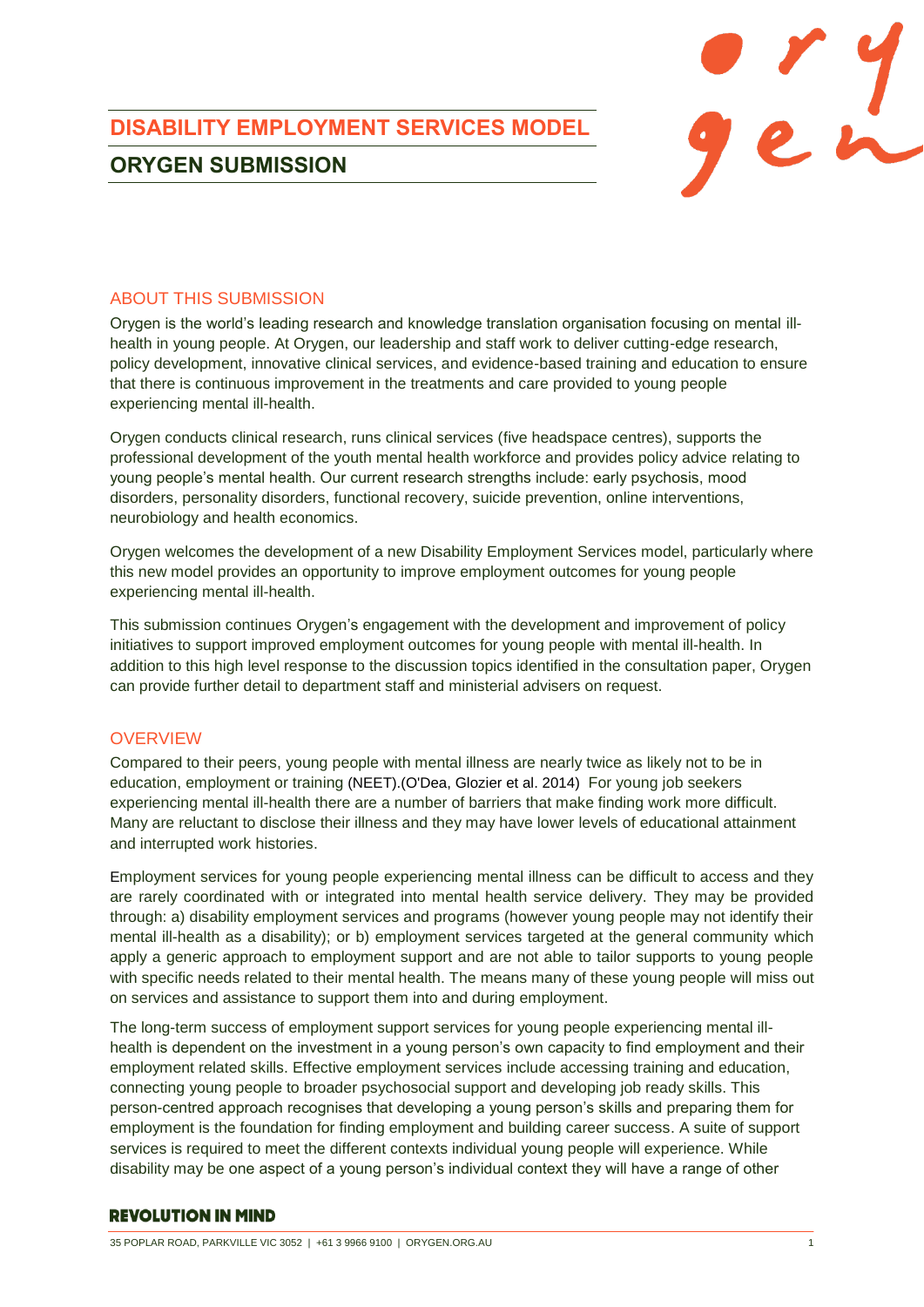strengths, qualities, needs and goals that will determine the make-up of the support services they would benefit from

Individual Placement and Support (IPS) is an evidence-based model for supporting young people experiencing mental ill-health into employment.(Orygen 2021) The IPS model recognises the diversity among young people and the need to tailor support. This model provides a new approach for disability employment services for young people.

## YOUNG PEOPLE

There are existing programs and roles that provide appropriate and effective support a successful transition from education into work. This support requirement is specific to young people. Providing specific youth employment services would also enable support to be tailored to the transition from education to employment. For example, IPS services embedded in youth mental health services are provided to 25 years of age. Youth mental health service models (e.g. headspace) are people aged between 12 and 25 years because a majority of lifetime mental ill-health has its onset within this period.(Kessler, Amminger et al. 2007)

With additional time, Orygen could engage young people to provide insights into their experiences of employment service providers, including young people participating in IPS programs. Irrespective of the implementation timeframes for the new Disability Employment Services model, input from young people's experience would inform program evaluation and enable a dynamic, iterative approach to continuous improvement. Partnership with young people and the insights they can provide would support the trialling of new initiatives for youth employment services identified in this submission.

# WHO SHOULD HAVE ACCESS

All young people should have access to employment services if they think they need them. Employment services need to be equipped to meet a range of support needs and provide training and employment opportunities suited to a young person's strengths, aptitudes and interest. Access to employment services should not be limited or restricted.

Within a disability employment services model a consistent definition of disability is required that recognises the breadth of young people's possible context. Consideration also needs to be given to the barrier the term 'disability' in service branding and awareness materials might be for young people. Young people experiencing mental ill-health may not identify with this term and potentially find it stigmatising.

The type and severity of disability a young person lives with should not be a barrier to access. For example, young people experiencing mild-moderate mental ill-health should have the option of accessing disability employment services if they think this would be the best support option for them. However, to enable access employment services need to be acceptable to young people and not contribute to perceptions of stigmatisation.

### SIMPLIFYING ENTRY

A youth employment service model in which disability support services were one component would simplify entry for young people. Providing qualified career practitioners experienced in supporting young people with disability within a broader youth service would remove barriers related to stigma and centre support to the common needs of young people rather than limiting entry and service focus. Alternatively, disability employment service funding could include expanded IPS services within youth mental health services.

Young people can find it 'stressful or difficult' to disclose mental ill-health to disability employment service assessors.(Boston Consulting Group 2020) Entry for young people experiencing mental ill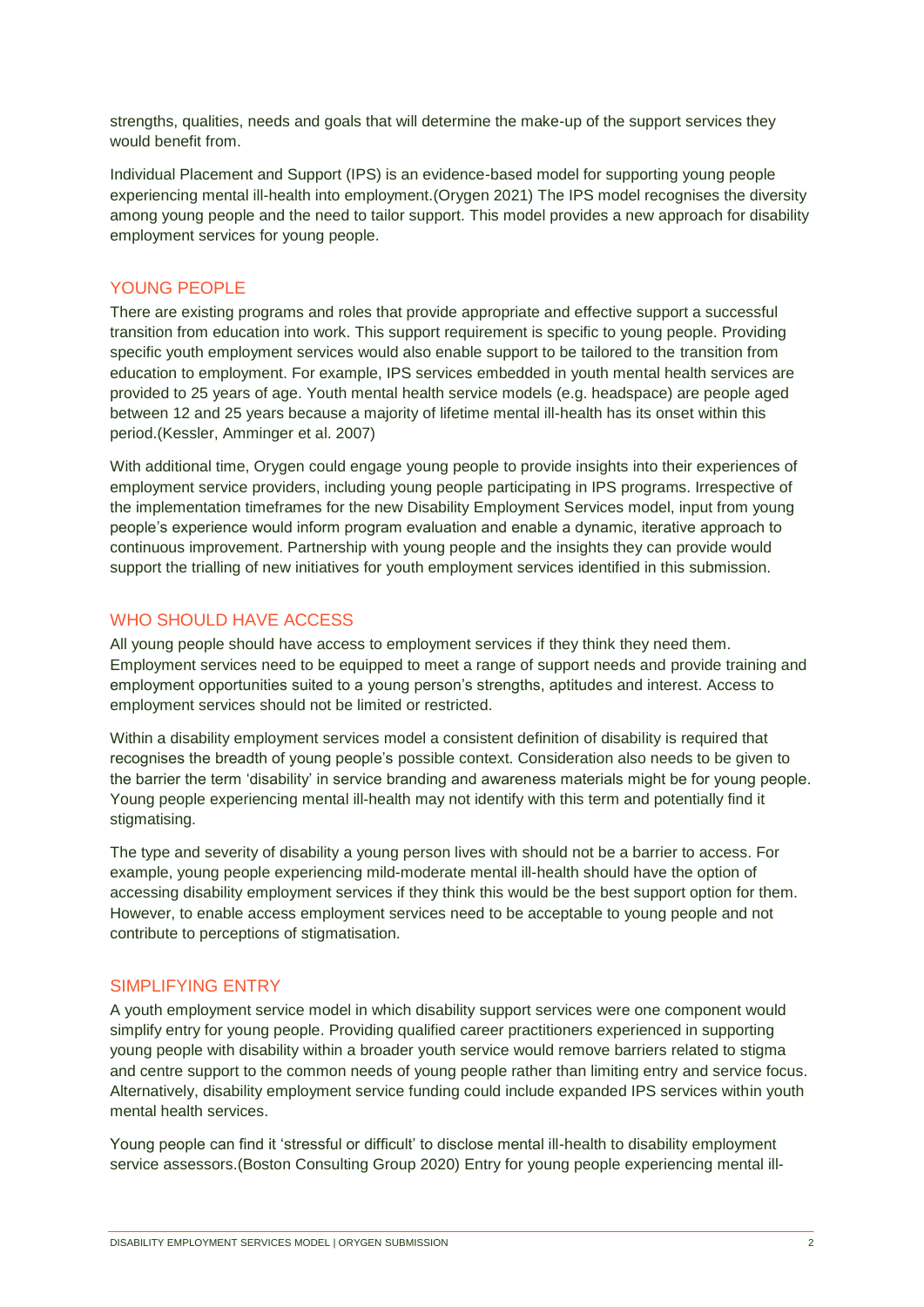health would be simplified by enabling a young person's clinical team to complete employment service assessments. This would save a young person having to (re)explain their situation.

While it has been recommended that assessment guidelines be extended to include specificity for mental health,(Boston Consulting Group 2020) having assessments completed by mental health services would provide access to specific knowledge and expertise. If a young person is not engaged with mental health services, the option to have a mental health service complete their assessment should be an option. To enable this option collaborative partnerships should be established between employment services and community-based primary and specialist mental health services.

### MOST HELPFUL SUPPORT

The most helpful support with finding employment is one which is tailored to the young person. Onesize-fits-all employment services programs cannot align with a young person's 'individual talents, strengths, needs and goals.'(Thies, Warr et al. 2021) In most cases, a young person would likely benefit from a personalised mix of services, something that few employment services have the size or scope to provide. The most helpful service model is one that provides an integrated service experience.

There are working examples of employment services and roles that can help young people find suitable employment and career progression. Specific programs and roles include IPS programs and roles for lived experience vocational peer workers and qualified career practitioners with experience and training in providing support to young people experiencing mental ill-health. Additional options for include social enterprises with employment programs, integrated service models and work-like activities.

### **INDIVIDUAL PLACEMENT AND SUPPORT**

The IPS model supports young people to find an appropriate placement for their context and career goals, supporting them to find appropriate, meaningful employment not just a job. The IPS model does not exclude anyone, considers a participant's preferences and provides time-unlimited, individualised support. The model incorporates rapid job searching within the competitive employment market and systematic job development for the participant.(Drake, Becker et al. 2019)

### **YOUTH VOCATIONAL PEER WORKERS**

Young people seeking help to find employment can benefit from support from other young people, including those with a similar lived experience supports their engagement with support services. Youth vocational peer workers work collaboratively with employment service staff, such as career practitioners to support a young person's emotional and practical engagement with a program. Along with increased service engagement, peer support has been found to increase a young person's sense of hope.(Orygen 2021)

#### **SOCIAL ENTERPRISES**

The smaller, focused activities of social enterprises with employment service components are able to provide more bespoke support for young people. For example, a social enterprise café can provide training and work-like activities for young people interested in employment in the hospitality field. Small scale operations also enable closer working relationships between young people, other staff and management that can add to the quality of experience.

### **INTEGRATED SERVICES**

An integrated service delivery approach enables a suite of services to be available to young people to support their employment objectives. How this support is structured can differ. Few employment services are large enough to provide psychosocial and welfare support in-house, an integrated service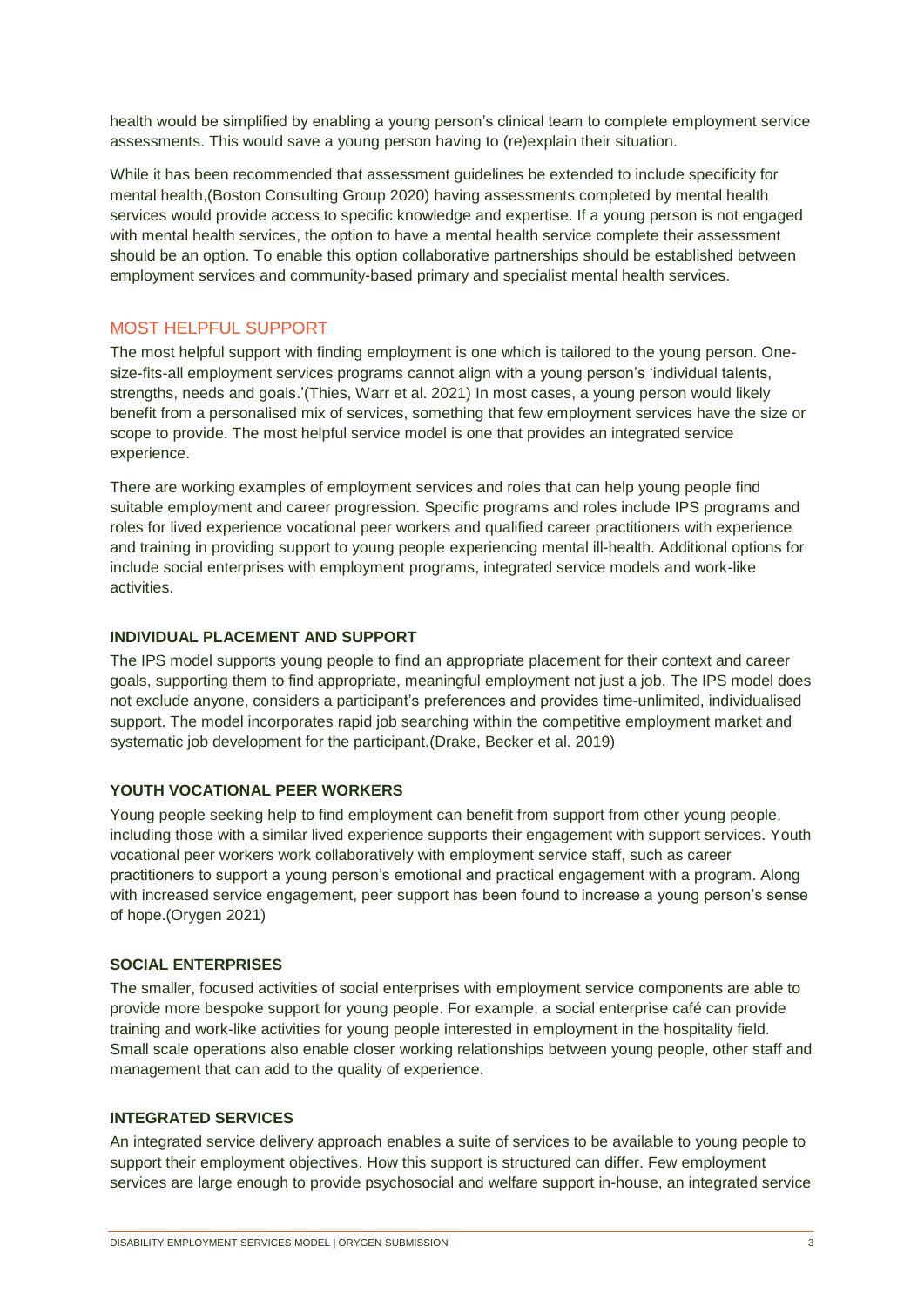approach enables these options to be available. This may include co-locating employment services with broader services (i.e. mental health, psychosocial, housing) to address employment barriers. Integrating complimentary social supports into employment programs for young people with disability and supporting interagency collaboration are both on the Brotherhood of St Laurence's list of the top ten strategies for improving employment outcomes.(Thies, Warr et al. 2021) To benefit from colocation and partnerships employment service staff will need training and support to navigate these systems and identifying who they should be contacting and appropriate programs and services.

#### **WORK-LIKE ACTIVITIES**

Work-like activities can develop work readiness skills and provide employment pathways for a young person. Activities the new Disability Employment Services model should consider including are: volunteering, work experience, pre-employment and job readiness training and education. The following activities should **not** be included: informal job clubs, CV and application letter writing groups, work for the dole, or time spent with employment services staff.

#### MEASURING SUCCESS

A focus on program delivery rather than individual performance is a more constructive approach to measuring service quality and informing funding decisions. An external fidelity review process monitors the implementation of a program rather than the compliance activities of individual staff, young people and employers. A fidelity focus recognises that the success of a program is reliant on providing a structure for achieving intended outcomes for young people and supporting staff in performing their roles. A program based review process also frees employment services staff (and participants) of onerous compliance activities, providing more time to focus on their core service delivery role.

As government's trial new initiatives to improve employment services for young people evaluations will be an important component to measure outcomes and inform future service models. Both the successes and shortcomings of past and existing approaches provide an evidence base for the new disability employment service model to be rolled out in 2022. Trialling new initiatives, such as an IPS informed approach for young people within the new model will provide a dynamism that will contribute to a continuous process of improvement.

### FOR MORE INFORMATION

For further information and follow-up relating to this submission, please contact:

Gina Chinnery Associate Director, Employment & Education Partnerships Email: [gina.chinnery@orygen.org.au](mailto:gina.chinnery@orygen.org.au) Telephone: +61 3 9966 9350